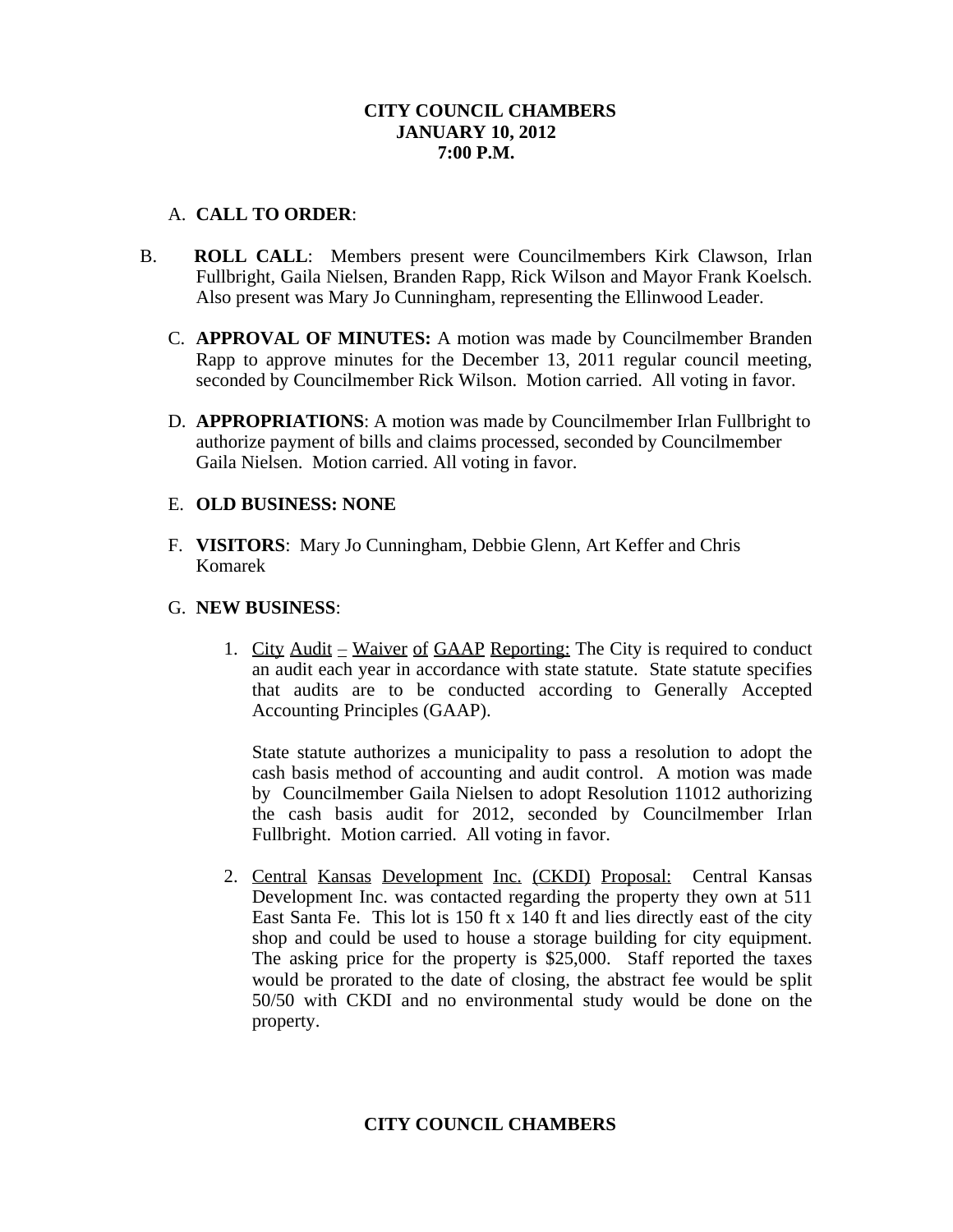#### **JANUARY 10, 2012 7:00 P.M.**

A motion was made by Councilmember Gaila Nielsen to authorize Mayor Koelsch to execute the contract with Central Kansas Development Inc. for the purchase of the property noted above at a price of \$25,000 with the terms and conditions as stated by the city administrator. Councilmember Kirk Clawson seconded the motion. Motion carried. All voting in favor.

- 3. Ambulance Personnel: The City's current on call policy for ambulance personnel is \$15.00 per twelve hour shift, which was adopted in May, 2001. A motion was made by Councilmember Rick Wilson to increase the on call pay to \$25.00 per twelve hour shift, seconded by Councilmember Branden Rapp. Motion carried. Councilmembers Kirk Clawson, Gaila Nielsen, Branden Rapp and Rick Wilson voting aye. Councilmember Irlan Fullbright abstained from voting.
- 4. Employee Salaries: The budget for 2012 allowed for a 4% increase in employee's wages. A motion was made by Councilmember Clawson to approve a 2.5% raise per hour for all full-time employees, seconded by Councilmember Gaila Nielsen. Motion carried. All voting in favor.
- 5. Ratification of Kansas Power Pool Contract: At the August, 2011 council meeting, council adopted a Resolution authorizing the execution of a contract with the Kansas Power Pool (KPP) which provided for a 20 year operating agreement with KPP and for a power purchase agreement. The power purchase agreement allowed KPP to purchase an interest in the Dogwood Generation facility located in Missouri. Details of the Dogwood contract have now been finalized and Mayor Koelsch has executed the contract. A motion was made by Councilmember Irlan Fullbright to acknowledge the ratification of Mayor Koelsch's signature on the Kansas Power Pool contract, seconded by Councilmember Branden Rapp. Motion carried. All voting in favor.
- 6. Christmas Decorations: Robert Peter, city administrator explained the City's oldest Christmas decorations are located on north Main Street from 3<sup>rd</sup> to 7<sup>th</sup> Streets and are more than 20 years old. Presented to council were flyers which showcased decorations currently on sale. The general consensus of the council was to go ahead and order decorations to replace the decorations from  $3<sup>rd</sup>$  to  $7<sup>th</sup>$  Streets.
- 7. Purchase of Police Vehicle: Presented to council was a proposal from the Kansas Highway Patrol in the amount of \$14,150, for a 2009 Ford Crown Victoria for the police department. The vehicle mileage is under 50,000 miles, and the purchase price includes the light bar. This vehicle would replace the 1995 Ford Crown Victoria.

### **CITY COUNCIL CHAMBERS JANUARY 10, 2012**